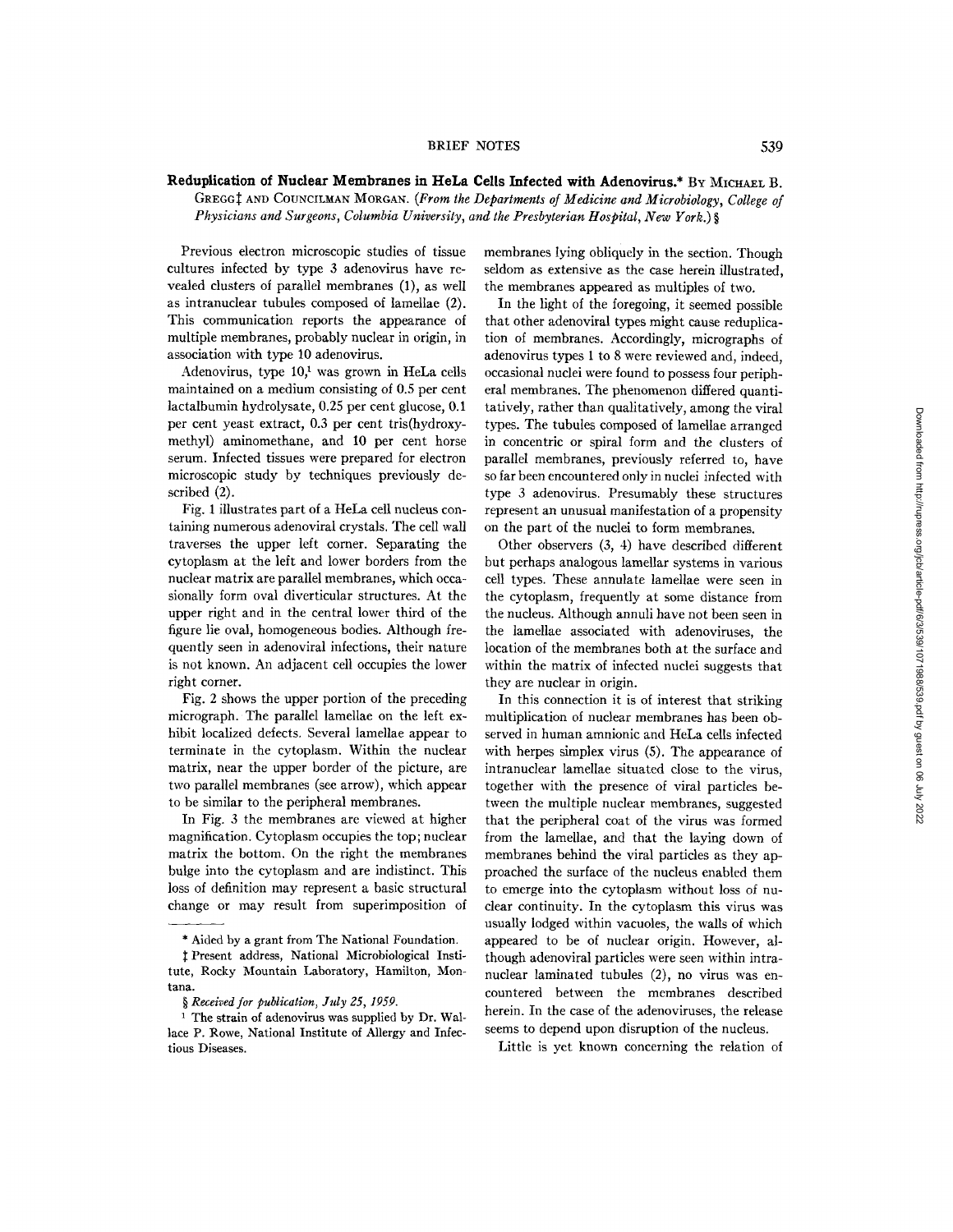nuclear and cytoplasmic membrane systems to viral replication in mammalian cells. It is possible, however, that nuclear membrane reduplication, as seen in adenoviral and herpes simplex infection, represents a basic and important type of cellular response to infection by a variety of viral agents.

## BIBLIOGRAPHY

- 1. Morgan, C., Rose, H. M., and Moore, D. H., *Ann. New York Acad. Sc.* 1957, 68, 302.
- 2. Morgan, C., Howe, C., Rose, H. M., and Moore, D. H., *J. Biophysic. and Biochem. Cyto!.,* 1956, 9., 351.
- 3. Rebhun, *L. I., J. Biophysic. and Biochem. Cytol.,*  1956, 2, 93.
- 4. Swift, H., *J. Biophyslc. and Biochem. Cytol.,* 1956, 2, No. 4, suppl., 415.
- 5. Morgan, C., Rose, H., Holden, M., and Jones, E. P., *J. Exp. Med.,* 1959, 110, 643.

#### EXPLANATION OF PLATES

PLATE 257

FIG. 1. Part of a nucleus containing crystals of adenovirus.  $\times$  16,000.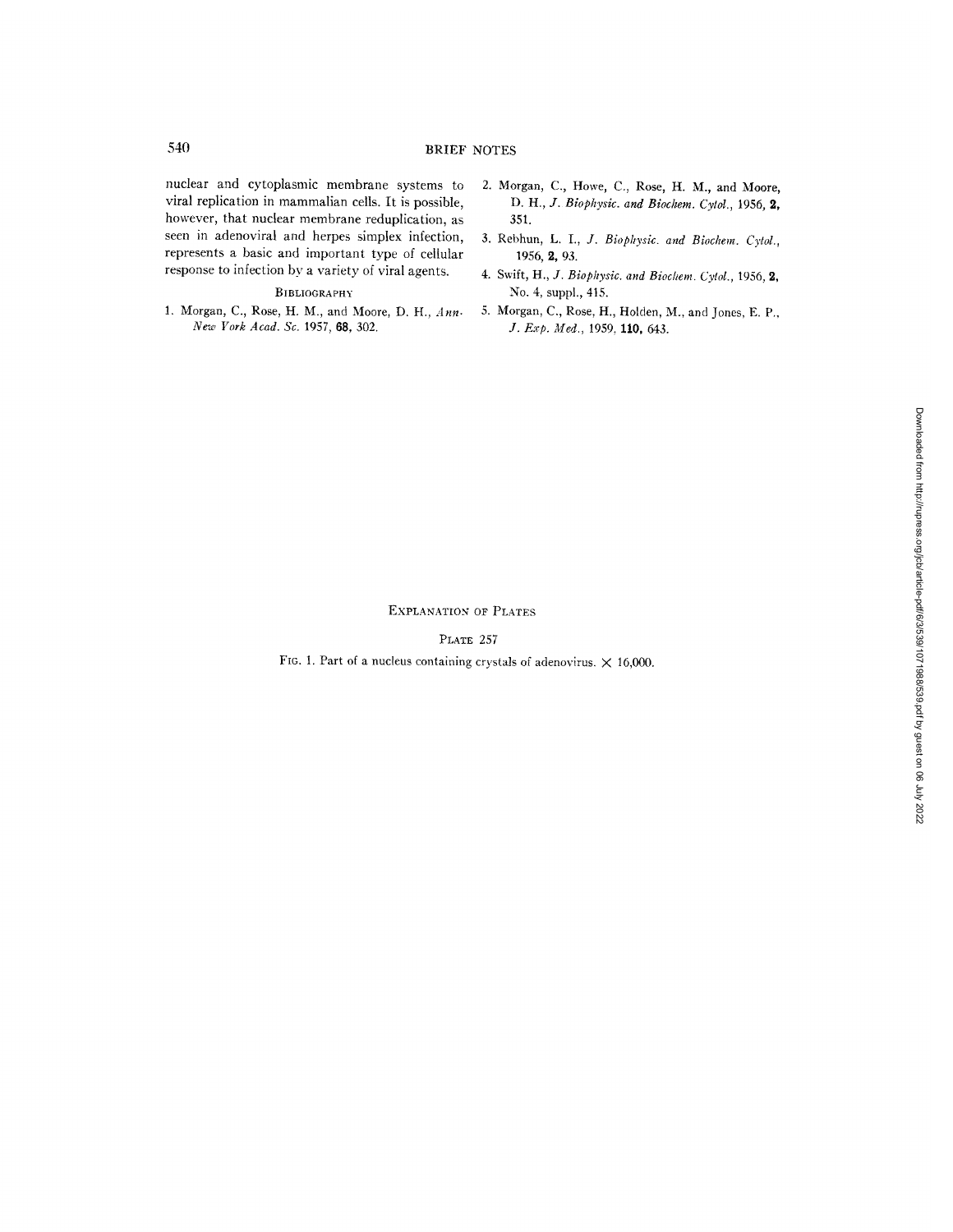THE JOURNAL OF BIOPHYSICAL AND BIOCIIEMICAL CYTOLOGY

PLATE 257 VOL. 6

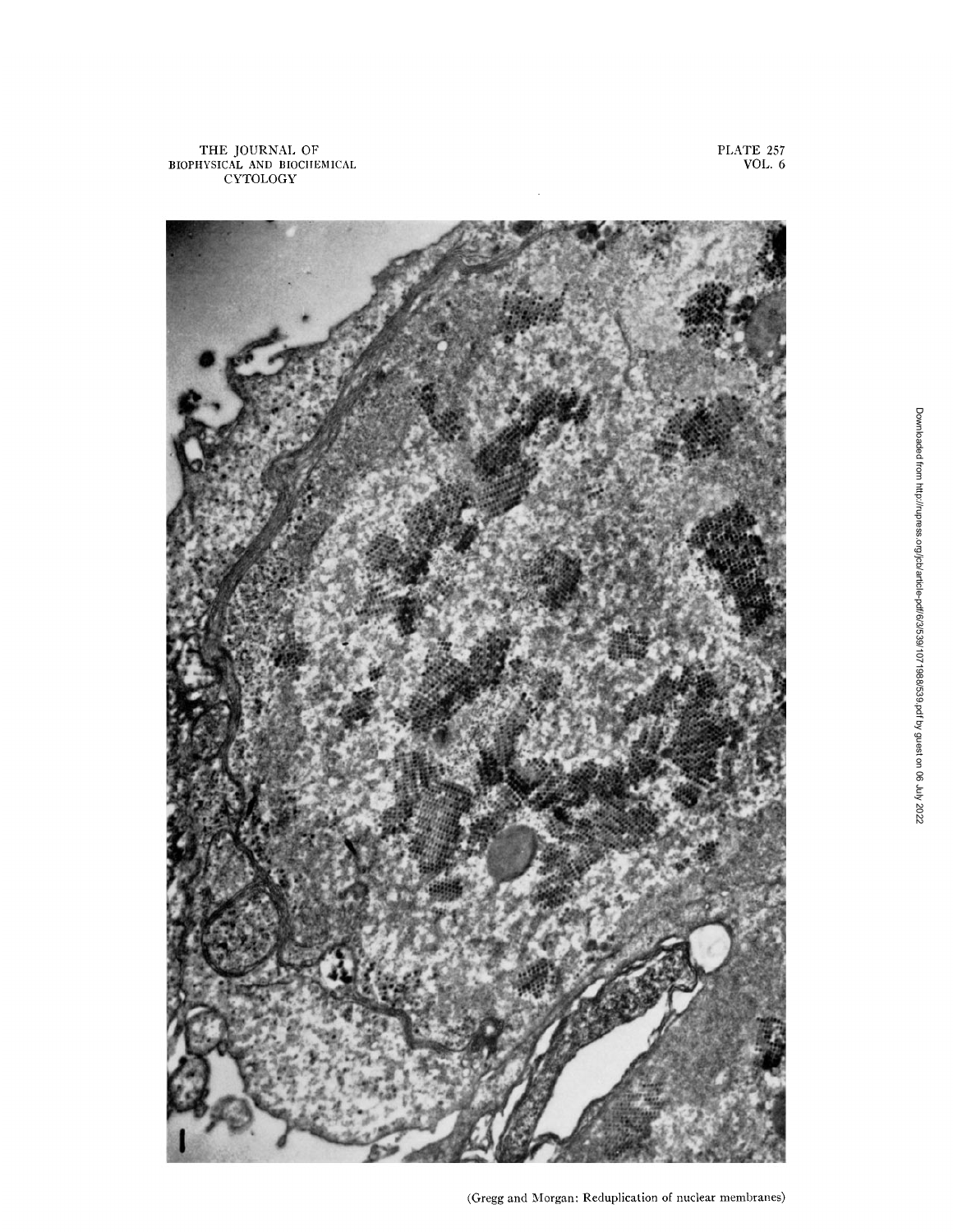# PLATE 258

FIG. 2. The upper portion of Fig. 1 viewed at higher magnification. Several of the membranes terminate in the cytoplasm at the left.  $\times$  37,000.

FIG. 3. Multiple membranes separating the cytoplasm (above) from the nuclear matrix (below).  $\times$  44,000.